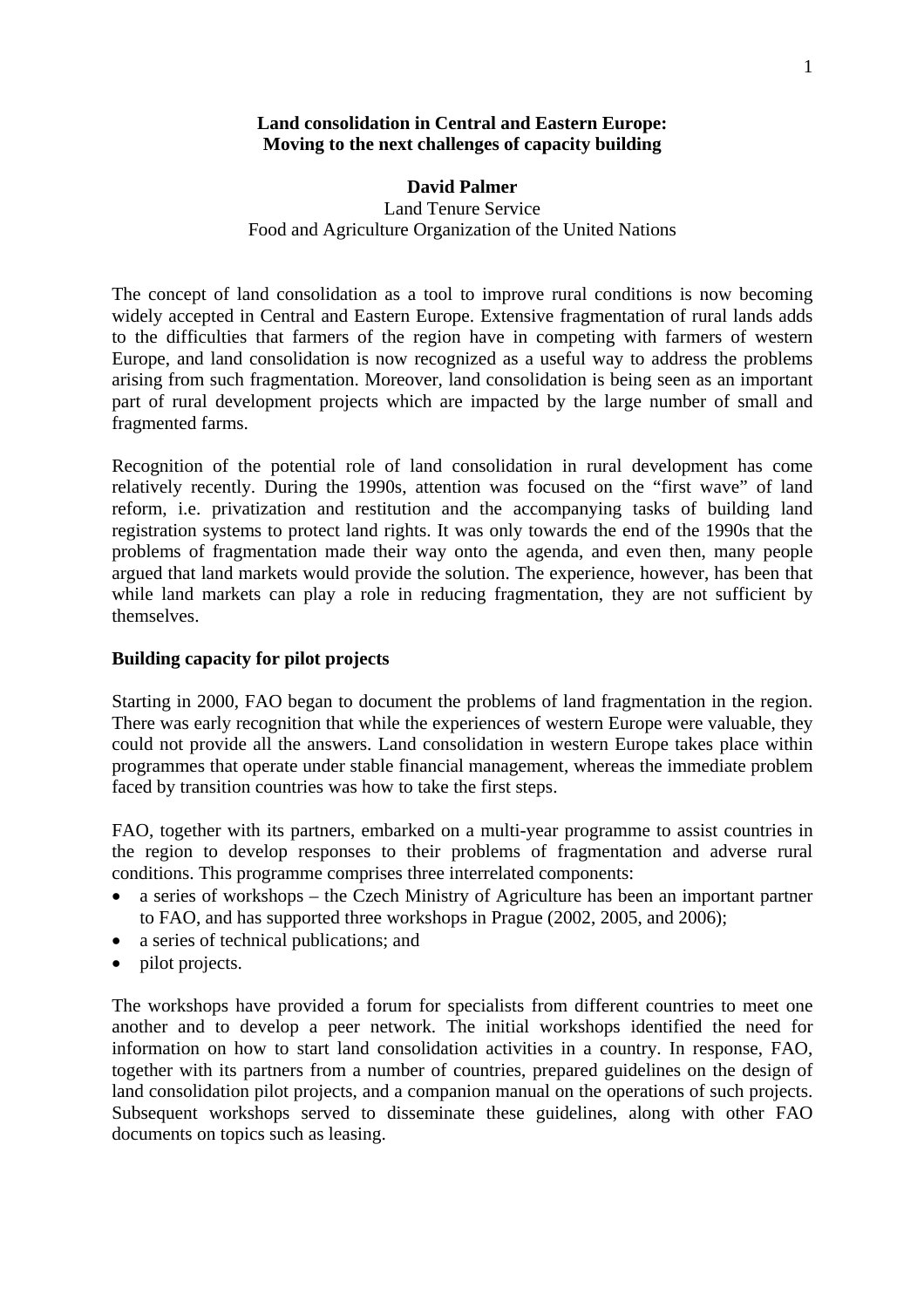#### **Land consolidation**

At one level, land consolidation is about making changes on the ground. There is great variation in the scope of land consolidation projects, but possible changes may include:

- Improving the tenure structure in rural areas:
	- the creation of farms with fewer parcels, but which are larger and better shaped for agricultural production, by addressing the effect of fragmented farms;
	- the creation of larger farms by allowing some farmers to acquire the parcels of others who decide to exit from farming, and/or to acquire parcels from the public land reserve.
- Improving the physical conditions of individual parcels:
	- o land levelling;
	- o soil improvement measures.
- Improving the physical infrastructure that serves the parcels:
	- o irrigation and drainage systems;
	- o rural roads.
- Improving the rural environment:
	- o the change of land use patterns especially in areas endangered by soil erosion or frequent floods, e.g. by converting agriculturally inferior land into forests or wetlands; o the construction of roads to suit the landscape;
	-
	- o the restoration of water bodies, often with buffer zones;
	- o the protection of wetlands.
- Improving the living and working conditions of farmers and others in the community:
	- o the provision of adequate land for new houses, workplaces, recreational use, etc;
	- o the renovation of unused buildings (often previously used for agricultural purposes) and their conversion to other social and commercial uses.

(Such "village renewal" might not be considered as "land consolidation" but it is becoming part of an integrated process in countries such as Germany and the Netherlands.)

At another level, land consolidation is about making changes to:

- The agricultural sector through the creation of more competitive agricultural production arrangements.
- Rural conditions through more efficient multiple use of rural space by balancing the interests of agriculture, landscape and environmental protection, recreation and transportation. This is occurring in modern land consolidation practices in Western Europe, and through co-financing under the EU Rural Development Programme.

At yet another level, land consolidation is about making broader societal changes regarding property:

- Land consolidation can be viewed as the "second" wave of land reform in Central and Eastern Europe, the "first" wave being the transition from socialist property to private property. Land consolidation is about re-organizing the results of privatization projects.
- The approach to land consolidation is about a conceptual shift to investing in incentives to encourage changes in behaviour, rather than relying on enforcements. It is also about a shift towards a "service-orientation" in government land agencies.
- Demographic factors will increasingly influence these broader societal changes. Rural populations are declining because of rural-to-urban migration. Rural populations are also aging, and a number of beneficiaries of the land reforms are no longer able to work the land, or have died. Changes to the population will affect the changes to the way in which the land is owned and used.

The foundation of workshops and technical documents has allowed several countries to initiate activities in land consolidation. FAO is currently working with Armenia, Hungary, Lithuania and Serbia in the introduction of land consolidation activities, and is providing technical advice to projects in other countries that are funded by other donors. The FAO projects generally aim to assist in the development of a national strategy for land consolidation in a country, and to gain experience in the design and implementation of land consolidation activities in a community. These projects have been structured around training workshops that are held at strategic points in the implementation. FAO has produced training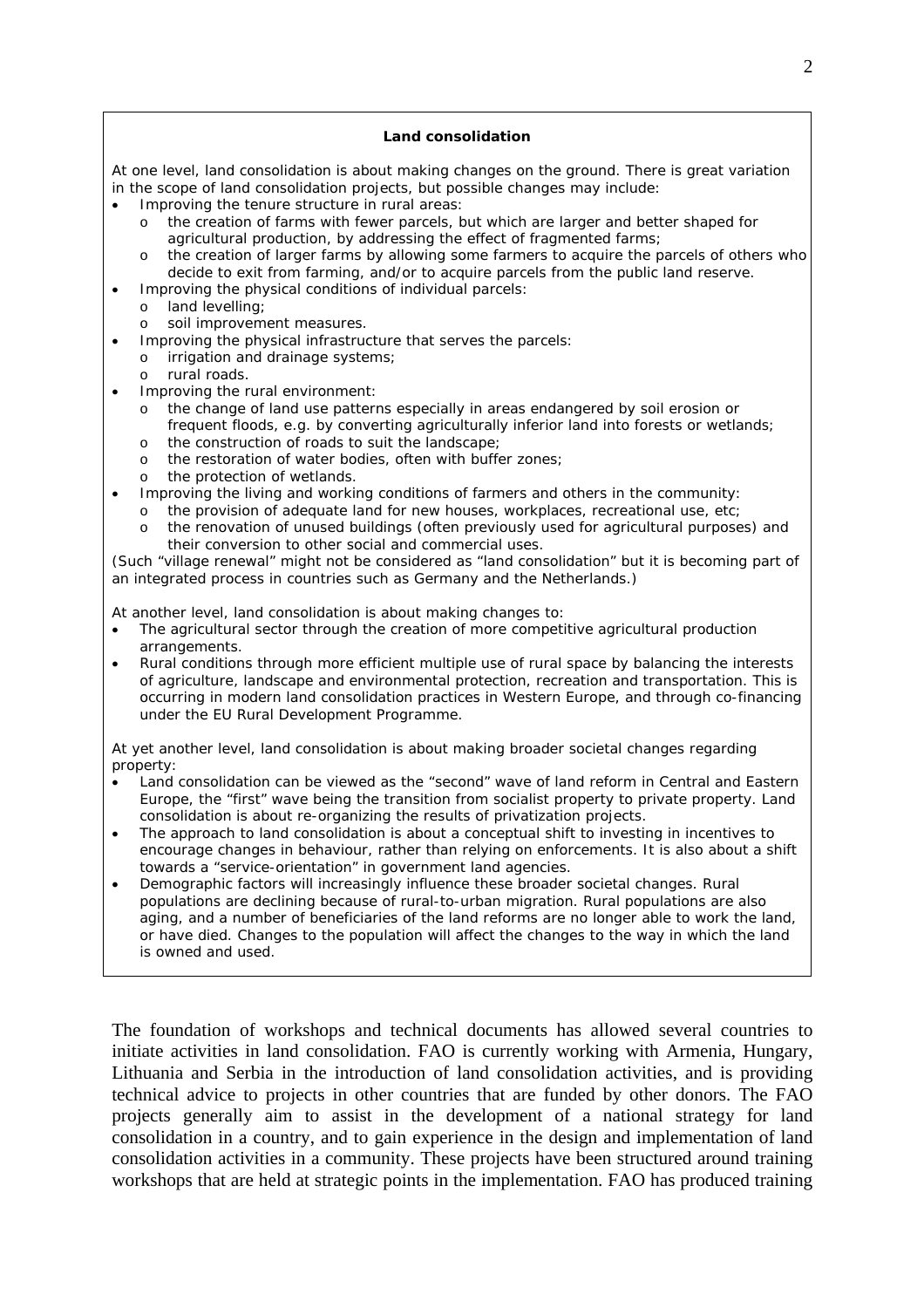materials for these workshops, based on the early experiences with land consolidation. In this way, the experiences of countries that have already started with land consolidation are being made available to other countries that are just beginning. It is anticipated that these training materials will be revised based on the experiences of additional projects.

|                                                                                                                                                                                                                      | Land consolidation workshops of FAO and its partners                                                                                                                                                                                                                                                                                                                                                             |
|----------------------------------------------------------------------------------------------------------------------------------------------------------------------------------------------------------------------|------------------------------------------------------------------------------------------------------------------------------------------------------------------------------------------------------------------------------------------------------------------------------------------------------------------------------------------------------------------------------------------------------------------|
|                                                                                                                                                                                                                      | 2002 Munich Symposium<br>2002 Rome Workshop<br>2002 Prague Regional Workshop<br>2004 Tonder Workshop<br>2005 Prague Regional Workshop<br>2006 Prague Regional Workshop                                                                                                                                                                                                                                           |
|                                                                                                                                                                                                                      | Land consolidation and related documents prepared by FAO together with its partners<br>"The design of land consolidation pilot projects in Central and Eastern Europe" (FAO Land<br>Tenure Studies 6)                                                                                                                                                                                                            |
|                                                                                                                                                                                                                      | "Operational manual for land consolidation pilot projects in Central and Eastern Europe" (FAO<br>Land Tenure Manuals 1)<br>"FAO land tenure training materials on land consolidation pilot projects"<br>"Good practice guidelines to agricultural leasing arrangements" (FAO Land Tenure Studies 2)<br>"Leasing agricultural land" (FAO Land Tenure Notes 1)<br>"A short introduction to microregional planning" |
| Electronic versions of some FAO documents on land tenure can be obtained from:<br>http://www.fao.org/sd/IN1_en.htm<br>http://www.fao.org/sd/LTdirect/Itstudies_en.htm<br>http://www.fao.org/regional/seur/MRP_en.pdf |                                                                                                                                                                                                                                                                                                                                                                                                                  |
|                                                                                                                                                                                                                      | The papers and presentations of the 2005 Prague Regional Workshop on Land Consolidation can<br>be obtained from:<br>http://www.fao.org/regional/seur/events/landcons/landcons_en.htm                                                                                                                                                                                                                             |

## **Building capacity to manage several projects simultaneously**

Compared with the situation in 1999, considerable progress has been made in building capacity in several countries of the region to:

- develop a national framework or strategy for land consolidation, in preparation for a national policy and legislation on land consolidation; and
- to design and implement pilot projects.

It is clear that capacity building is not yet complete in these areas. Most countries have not yet obtained all the answers necessary before they can proceed with the development of a national policy and legislation on land consolidation. In addition, an initial pilot project may not have answered all questions of design and implementation, and there may be a need to have other projects in areas of different environmental or socio-economic conditions. But it is also clear that in a number of countries the level of understanding of the issues of getting pilot activities started is considerably greater than it was just a few years ago. It can be anticipated that additional countries will similarly make significant progress during the next few years.

As countries have progressed with their pilot activities, the next challenges have emerged. One important issue is building capacity to design and implement more than one land